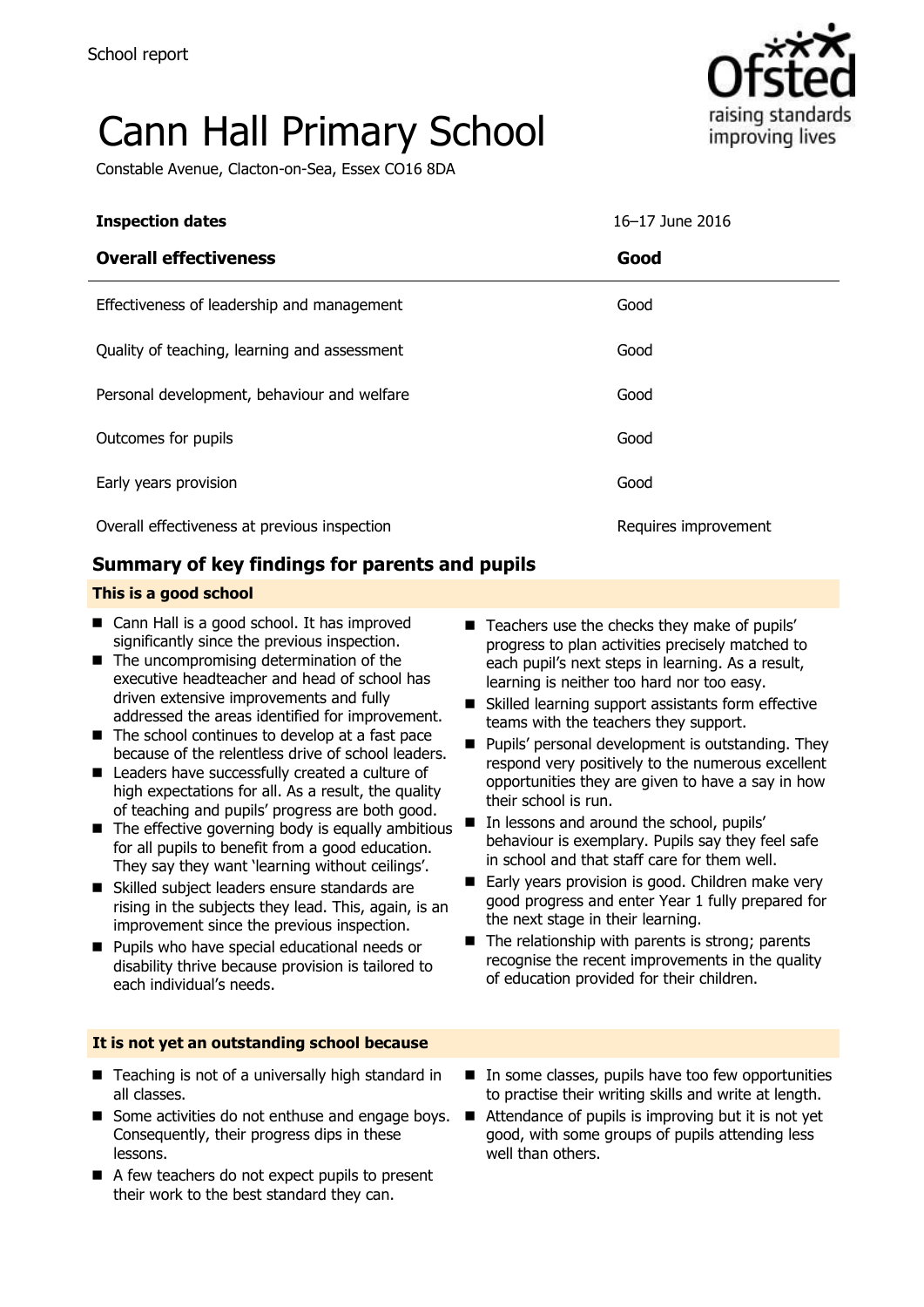

## **Full report**

#### **What does the school need to do to improve further?**

- **Further share good practice within the school to bring the quality of teaching, learning and assessment** up to the standard of the best, so pupils make sustained and consistently good progress, by:
	- ensuring that teaching interests and engages boys fully in their learning
	- raising teachers' expectations of pupils' handwriting and the way they present their work
	- providing pupils with sufficient opportunities to apply their writing skills and develop the stamina to write at length.
- Seek further ways to intervene effectively and further improve pupils' attendance so that persistent absence is reduced and all groups of pupils attend equally well.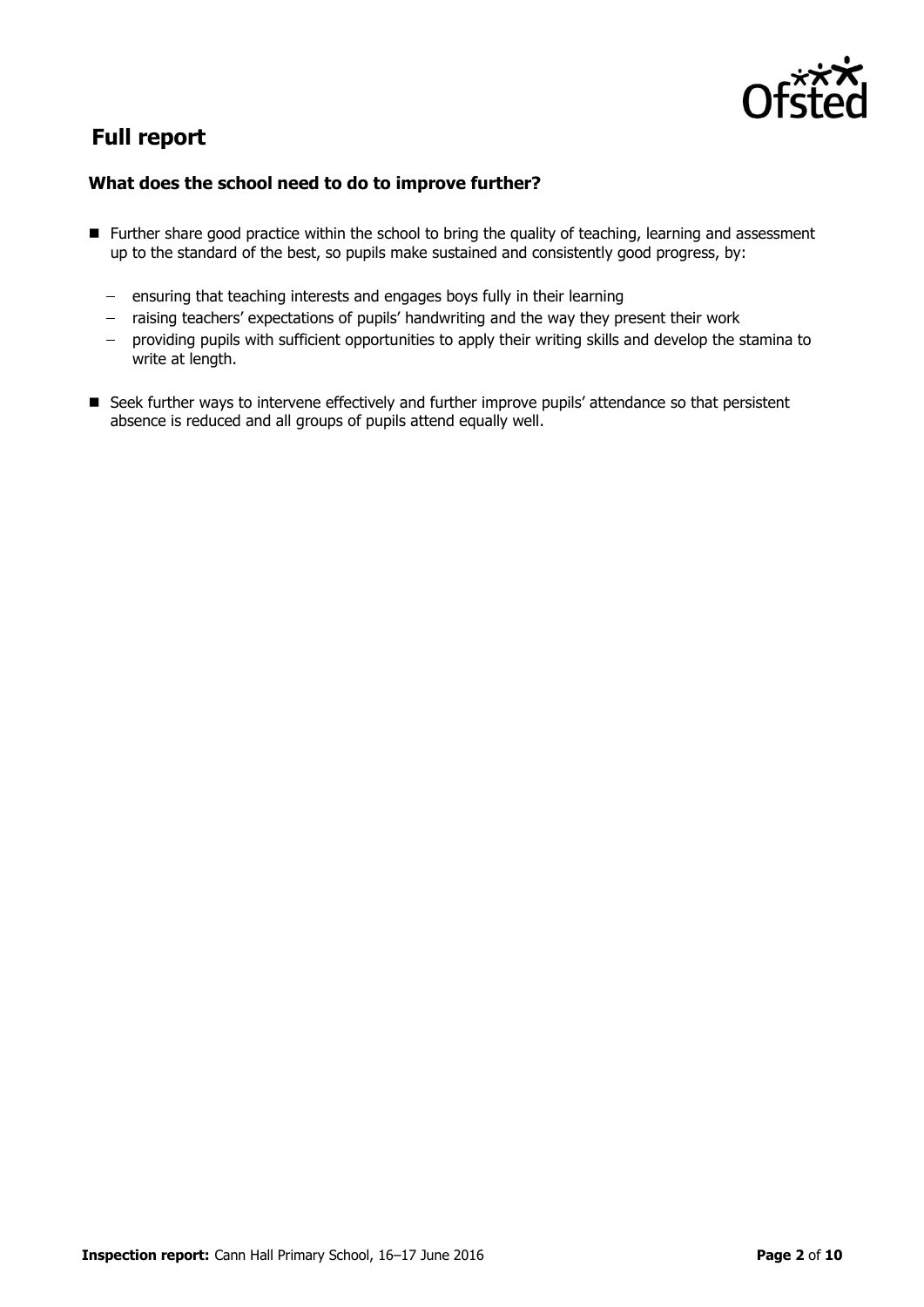**Inspection judgements**



#### **Effectiveness of leadership and management is good**

- Cann Hall Primary provides a good-quality education for its pupils. School leaders, including governors, and staff share a strong determination to see the school build further on this solid foundation.
- In a short period of time, the outstanding leadership of the executive headteacher and head of school has driven rapid improvement in all aspects of the school. Changes already made have led to significant improvement, particularly in the quality of teaching, pupils" personal development and their achievement.
- The ambition of 'aiming high, changing lives' is embedded in the attitudes of staff and pupils alike, and provides the foundation on which the school"s success is based. A lot is expected of everyone, but with it they are given the tools to succeed. A culture of high expectation has been established.
- Skilled subject leaders use their good knowledge and understanding to positive effect. The school uses an effective mix of "tried-and-tested" approaches with innovations based on recent research.
- **Provision for pupils with special educational needs or disability is highly effective. Each pupil receives the** right support because their needs are accurately identified. Parents particularly praise the way extra help is tailored to each pupil"s needs. This contributes well to ensuring pupils enjoy equal opportunities and benefit from all the school offers.
- The school is inclusive. One pupil said, 'We have a new boy. He says he really enjoys our school. Anyone who comes new from another country fits in like a "piece of a puzzle", really well.
- The curriculum is broad and balanced. While the key skills of English and mathematics remain a strong focus, pupils enjoy a wide range of exciting and interesting learning opportunities. Pupils increasingly develop skills that enable them, for example, to solve problems. Even so, some activities do not yet promote boys" high achievement. Interesting visits, knowledgeable visitors and interesting clubs enrich the curriculum.
- Assessment is accurate and used effectively to monitor pupils" progress. School leaders regularly check that pupils make good progress, and hold teachers to account if they do not.
- Pupils" spiritual, moral, social and cultural development is good. In particular, pupils collaborate very effectively, take responsibility and care for one another. Assemblies are seen as special occasions when the school comes together as a community, for example to celebrate one another"s achievements.
- **Pupils'** preparation for life in modern Britain is promoted well. Staff teach British values, such as individual liberty and mutual respect, through everyday activities. The school's core values, such as "responsibility" are understood by pupils who practise them in their daily lives. Pupils" opinions are sought and considered when staff make decisions.
- Leaders target the use of pupil premium funding (additional government funding) effectively. Goodquality extra help promotes the good academic achievements of these pupils. Funding also ensures no pupil misses out on wider opportunities, such as visits.
- Sport is a strength of the school. The primary school sports funding is used effectively, for example to offer a wider range of sports, including tag rugby. Pupils have a thorough understanding of the part exercise plays in healthy living and well-being. One pupil told inspectors, "Sport helps you forget your worries for a while."
- Effective links with the partner school enable staff to share expertise and learn from one another. The multi-academy trust also provides beneficial support and expertise. The local authority, too, provides useful guidance.
- Links with other local schools are equally beneficial. Pupils participate in many activities, and staff work together, for example to check their assessments of pupils" progress.
- Links with local high schools are particularly strong. Pupils enjoy and benefit from the opportunity to use facilities, such as science labs. One school sends learning support assistants to work with vulnerable pupils prior to their transfer, and help ensure a smooth transition.
- The relationship with parents is strong. Parents like the fact that staff are available at the school gates each morning. Parents said that the school had improved in the recent past. Nearly every parent responding to Parent View, Ofsted"s online survey, would recommend the school.
- **The governance of the school** 
	- The governing body is effective. It benefits from the wide range of expertise and experience individual governors bring to the group, for example to improve transition to secondary school.
	- Governors work very closely with leaders and staff to maintain the strong impetus of improvement and ensure the school provides a good-quality education for pupils. They are ambitious and passionate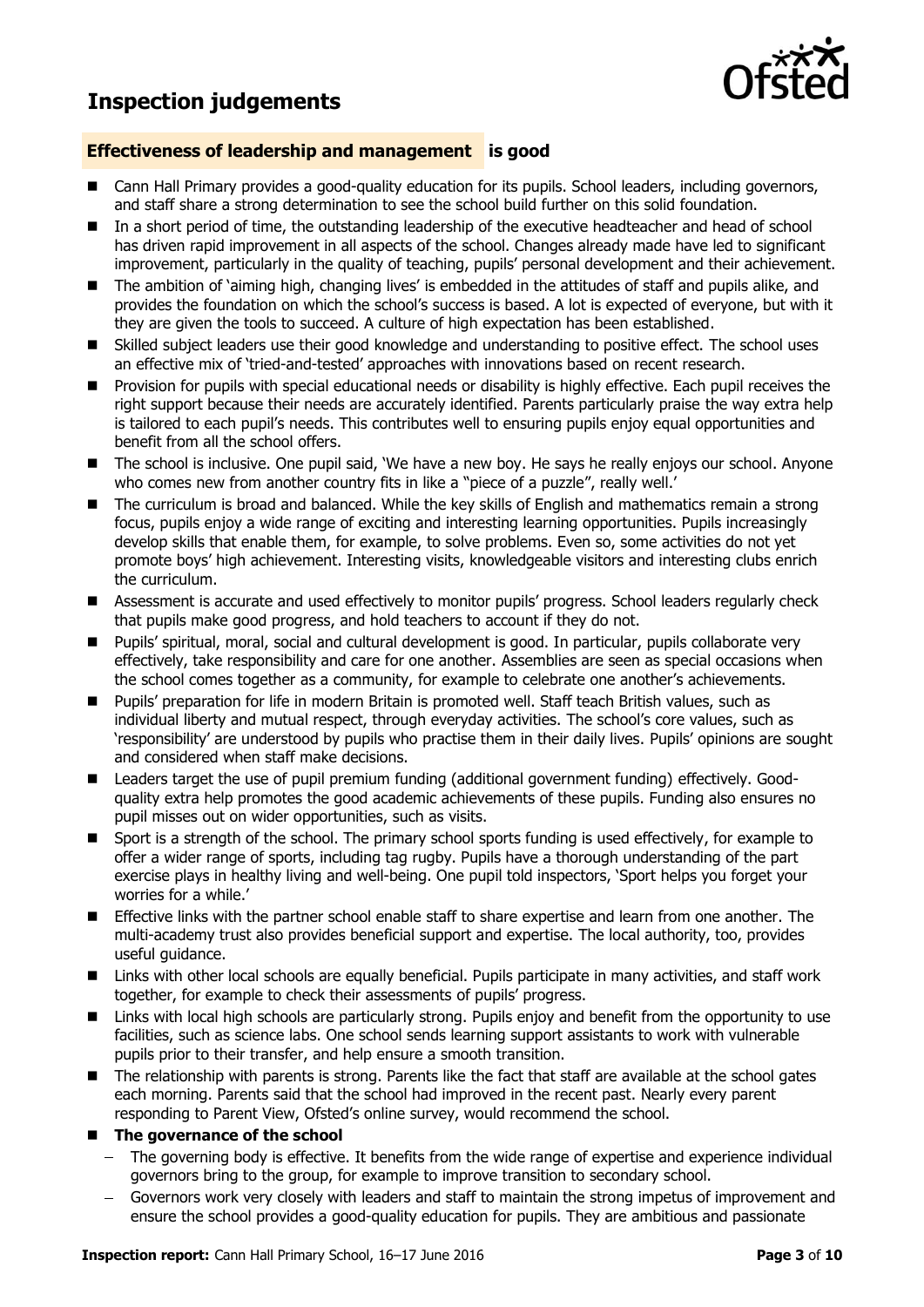

about the school, as reflected in this typical statement, "This school does not believe it is ever going to get *there*, because it will never settle for where 'there' is.'

- The governing body is efficiently and effectively led. Governors know their individual roles, and what is expected of them. They have a clear code of conduct which they adhere to fully.
- Checks on the progress of pupils are analysed closely to ensure pupils do well, and to question and challenge leaders if they do not.
- Governors oversee the performance of staff, including teachers, rigorously. Decisions about pay increases are based on a good range of evidence.
- Governors help the school achieve good value for money through their thorough oversight of the  $\equiv$ school"s finances.
- The arrangements for safeguarding are effective. School leaders and governors ensure all staff training is up to date and that the school fully complies with the latest safeguarding guidance. Governors and school staff are fully aware of their duty to keep pupils safe. Leaders know who to refer to if they have any concerns. The school clearly explains to parents its role in safeguarding their children, and works closely with parents to ensure that their children are well supported and safe from harm. Nearly all parents responding to Parent View agree their children are well looked after and feel safe in school.

#### **Quality of teaching, learning and assessment is good**

- The quality of teaching has improved since the previous inspection and is now good overall. In particular, academy and school leaders have driven improvements in the use of assessment information, the clarity and usefulness of teachers' feedback to pupils, and teachers' expectations of what pupils can achieve.
- Teachers willingly embrace opportunities to improve their teaching, for example through training and advice from school leaders. Staff morale is high because teachers know they will be given the training and coaching they need to meet the high expectations that school leaders have of them.
- Relationships between pupils themselves, and with the staff who teach them, are positive. As a result, interruptions to learning are rare.
- Teachers' accurate assessments ensure they recognise when pupils struggle, and need more practice, or understand and are ready to move on. For both groups, teachers plan the precise activities pupils need to maximise their learning.
- Teachers use a variety of questions effectively. For example, open-ended questions probe, clarify and extend pupils' learning.
- Teachers follow the school's marking policy closely. One parent said that marking gave her child and herself a very clear understanding of what to improve, and how. She said it helped her greatly to support her child"s learning.
- Learning support assistants make a strong contribution to learning. They receive similar training opportunities, and the same robust checks, as teachers. As a result, they support pupils effectively.
- Teachers deploy learning support assistants very effectively. Every moment of their time is used productively. For example, if a group of pupils struggles to understand, a learning support assistant will go over the activity again. If a group grasps the idea quickly, pupils will be given harder work.
- **T** Teachers promote pupils' collaborative learning effectively because the curriculum includes many opportunities for pupils to work together. As a result, pupils discuss their learning and develop their wider skills in spoken language. Consequently, their speaking and listening skills are good.
- Reading is taught well. Staff teach phonics (letters and the sounds that they make) effectively right from when children first start in the early years. For example, they learn to "sound out" unknown words. This strong foundation develops well as pupils learn more advanced skills, such as to predict what particular characters in a story might do next.
- The teaching of writing skills is much improved since the school was previously inspected. Leaders and staff recognised that key skills, such as spelling, were relatively weak and changed their teaching to improve them. This has been effective. However, insufficient opportunities are provided in some classes for pupils to apply these skills and develop the stamina to write at length.
- Mathematics is taught well. Following the previous inspection, school leaders quickly introduced improvements, including an identical approach to the teaching of calculation skills throughout the school. As a result, pupils' understanding builds methodically from year to year.
- Homework is used to practise basic skills, such as reading. Staff also encourage pupils to research new topics, and think of what they particularly want to learn. In this way, pupils see that their work in school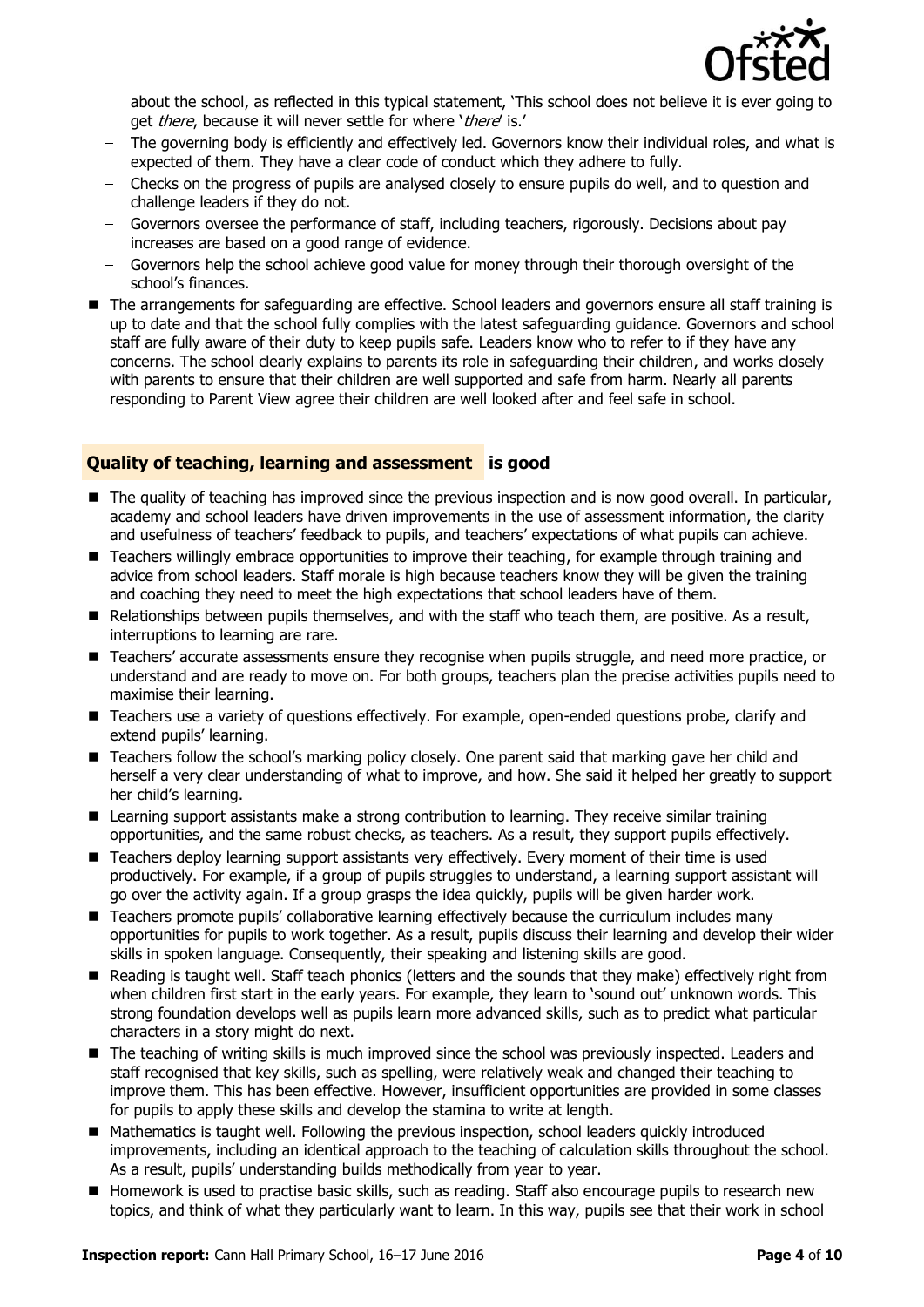

enables them to pursue their interests. As a result, they are motivated to learn.

- While teaching overall has improved greatly since the previous inspection, there remains a lack of parity between classes. Where teaching is particularly strong, some pupils make very rapid progress and achieve outstandingly well. However, there are not enough opportunities to share the best practice with all staff. As a result, the quality of teaching, learning and assessment is not of the same level across the school. For example, teachers' expectations of pupils' handwriting and the presentation of their work vary greatly. In most classes, boys do well because teachers plan activities with them in mind. For example, teachers plan topics about "superheroes" or wizards and witches to interest boys and "hook" them into learning. However, some activities do not sufficiently cater for how boys learn and their progress dips.
- Parents spoken to during the inspection appreciated that staff are very approachable. They like, for example, that staff are always willing to explain if parents do not understand their children's homework. Nearly all parents responding to Parent View feel their children are taught well at Cann Hall Primary.

#### **Personal development, behaviour and welfare is good**

#### **Personal development and welfare**

- The school's work to promote pupils' personal development and welfare is outstanding. The overwhelming majority of parents who responded to Parent View feel their children are happy at school.
- **Pupils'** excellent understanding of the school's 'core values' is the bedrock on which the very positive and harmonious school community is built. In assemblies and lessons, pupils regularly discuss these values, such as 'courage' and 'perseverance', to deepen their understanding. As a result, they practise them in their everyday lives at school.
- Staff strongly promote and encourage positive attitudes to learning. Pupils are eager learners who apply themselves with great enthusiasm during lessons. They show sustained interest in their lessons and are keen to contribute, share ideas and do their best. One pupil said, "The changes made have been for the best. We are better prepared for life. In the past when I struggled I didn't ask for help because I was embarrassed. The school has taught me it is OK to ask for help."
- **Pupils embrace the outstanding range of responsibility they are given. For example, they observe lessons,** make notes on their peers" behaviour and when they see the core values being practised, and feed back to the teacher afterwards. In this and many other ways, the school leaders give pupils a very meaningful voice in their school. Pupils in turn recognise this and respond very positively.
- **Pupils want to improve so they respond positively to their teachers' feedback. They and their parents like** the improvements made since the previous inspection, particularly how clearly the next steps in their learning are explained.
- **Pupils appreciate the recognition, in class and assembly, when they demonstrate the core values, key** learning skills and good attendance. They willingly celebrate each other's achievements.
- The curriculum promotes pupils' key learning skills and gives pupils many opportunities to practise and hone them. For example, they learn to work together, to listen to one another"s views and respond to them thoughtfully.
- **Pupils' thorough understanding of how to keep themselves and others safe is promoted through many** varied lessons and activities. Their good knowledge and understanding of how to stay safe when using the internet is reinforced through outside expertise. Their parents benefit, too.

#### **Behaviour**

- The behaviour of pupils is good. It is much improved since the previous inspection, largely because the school"s strong focus on promoting the core values has significantly changed pupils" attitudes. Nearly every parent responding to Parent View believes the school makes sure its pupils are well behaved. A similar proportion agrees that the school deals effectively with bullying.
- Pupils know the difference between right and wrong. The small number of pupils who struggle to manage their own behaviour are catered for well. Exclusions are a last resort and given for appropriate reasons. In such cases, the school works closely with parents to try to avoid repetition.
- **Pupils learn and play together well. The strong emphasis on sports, and teamwork, fosters pupils'** understanding of the benefits of working together.
- **Pupils are proud of their school and their personal achievements. However, some pupils do not present** their work in a tidy and legible fashion.
- The care staff provide for pupils is exemplary. Staff are very clear that this level of care is essential for all pupils to thrive, especially those who are vulnerable or anxious. Pupils are confident that should they face any problems or worries there is always a member of staff to go to who will help them to sort things out.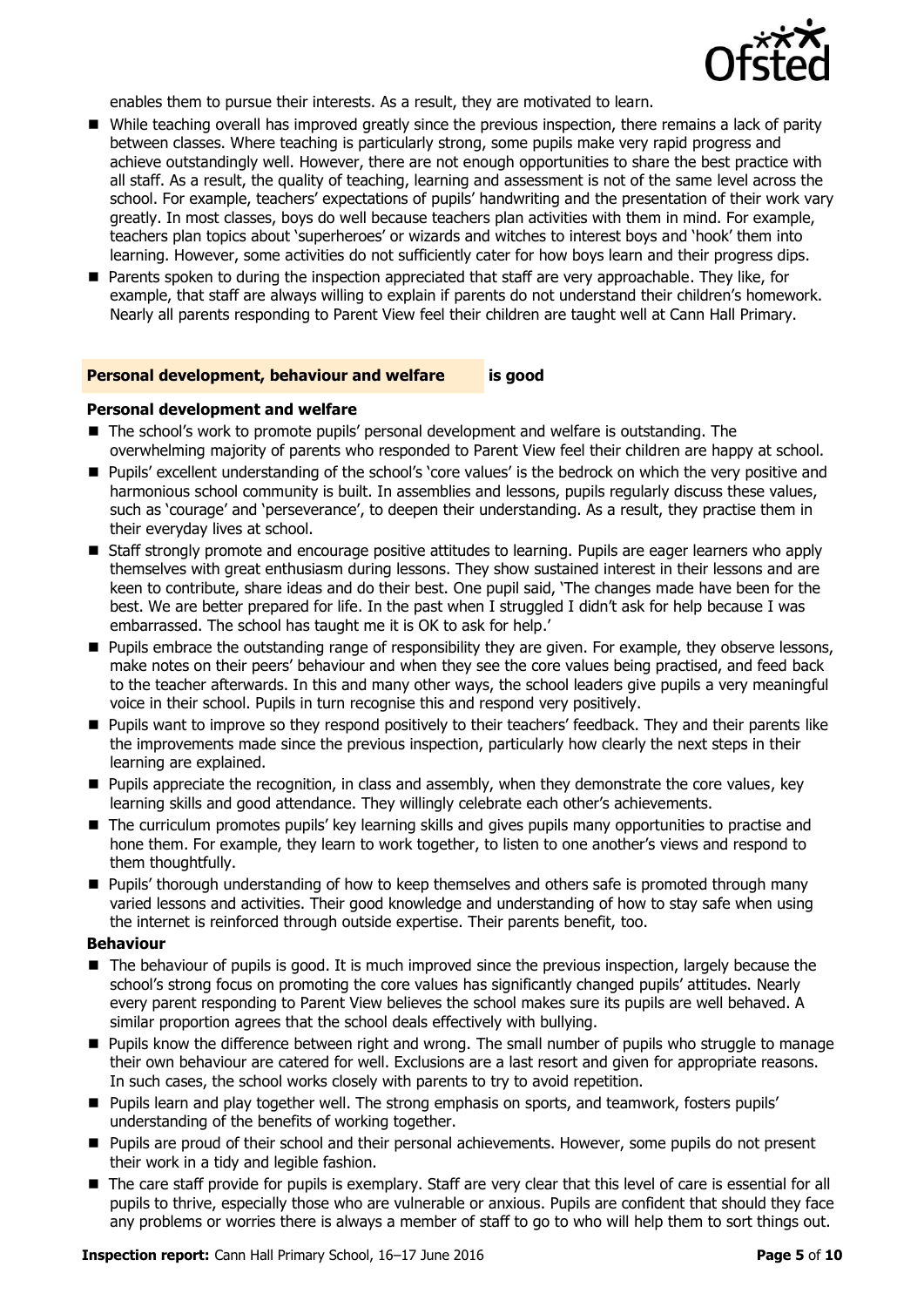

- Pupils say that instances of bullying are rare and that staff are very helpful in ensuring that any issues are resolved amicably and quickly.
- Attendance is much improved since the previous inspection. However, although the gap is closing to the national average, current attendance remains slightly below that figure. School leaders" important changes, such as rewards for high attendance, are largely effective. Although the vast majority of parents have responded positively to the school"s efforts, a small but significant group of pupils are frequently absent. These pupils, often the most vulnerable, continue to miss significant amounts of schooling, fail to benefit from the good quality of education provided, and fall further behind.

#### **Outcomes for pupils are good**

- **Pupils'** achievement has improved since the previous inspection. The strong emphasis on improving the quality of teaching has led to good progress. Gaps in pupils' learning, which hinder their progress, have been identified and plugged. The overwhelming majority of parents responding to Parent View agree their children are taught well and make good progress.
- The school's checks on progress, and the quality of work in pupils' books, show that the vast majority of pupils now make good or better progress in reading, writing and mathematics. Pupils currently in the school generally learn in three terms what they are expected to learn in four terms. In 2015, for the first time, the school reached the government"s floor standards. These are the minimum expectations for pupils" attainment and progress in English and mathematics by the end of Year 6.
- These improvements are the result of leaders taking very effective action so that pupils make faster progress. This has a positive and cumulative effect. For example, improvements mean that the proportion of children leaving the early years with a good level of development is much higher than previously. In 2014, it was four in every ten children; in 2015, it had increased to six in every ten. This stronger foundation gives pupils a more advanced start for teachers to build on in Year 1.
- The proportion of pupils reaching or exceeding the expected standard in the Year 1 phonics screening check was broadly average in 2014 and 2015.
- $\blacksquare$  The inconsistencies in teaching and pupils' progress reported at the previous inspection mean that, even though teaching is now good, it has not been so over time. This particularly affects older pupils who have been at the school longer. As a result these pupils have a legacy of lower standards.
- $\blacksquare$  In reading, standards have improved since the previous inspection because phonics is taught more effectively, giving pupils a good grounding. Pupils are introduced to many more good-quality reading books that they can immerse themselves in and get ideas they can use in their own writing.
- Writing standards have also improved since the previous inspection. Key skills, such as the use of punctuation, are good. As a result, pupils have the "tools" to write. However, opportunities for pupils to use these skills and develop the stamina to write at length are limited.
- Mathematics, too, is improved. Better teaching, based on high-quality training in aspects such as reasoning, means pupils" progress benefits because they apply what they know to new problems.
- **Disadvantaged pupils make progress similar to, or better than, their peers. School leaders ensure these** pupils receive extra help closely tailored to their needs.
- **Pupils with special educational needs or disability make very good progress, although often from lower** starting points. The assistant headteacher for inclusion regularly checks the help they are given to see that it is working, and changes it if not. Year 6 pupils receive high-quality extra support. The teacher responsible gets to know pupils and teaches new ideas and concepts using examples based on their interests. As a result, they are motivated to learn.
- The most able pupils make good progress. Right from Reception, accurate checks on their progress enable teachers to plan activities that precisely match the next steps they need to take in their learning. No time is wasted; rather than listening to their teachers talking to the rest of the class, they often do harder work with learning support assistants.
- Bovs generally make good progress. However, the progress of some, particularly in writing, dips if the activities they are given do not enthuse or interest them.
- Physical education is a strength of the school. The vast majority of pupils take part enthusiastically and the school provides a wide range of opportunities. For example, in Year 5 pupils learn to sail.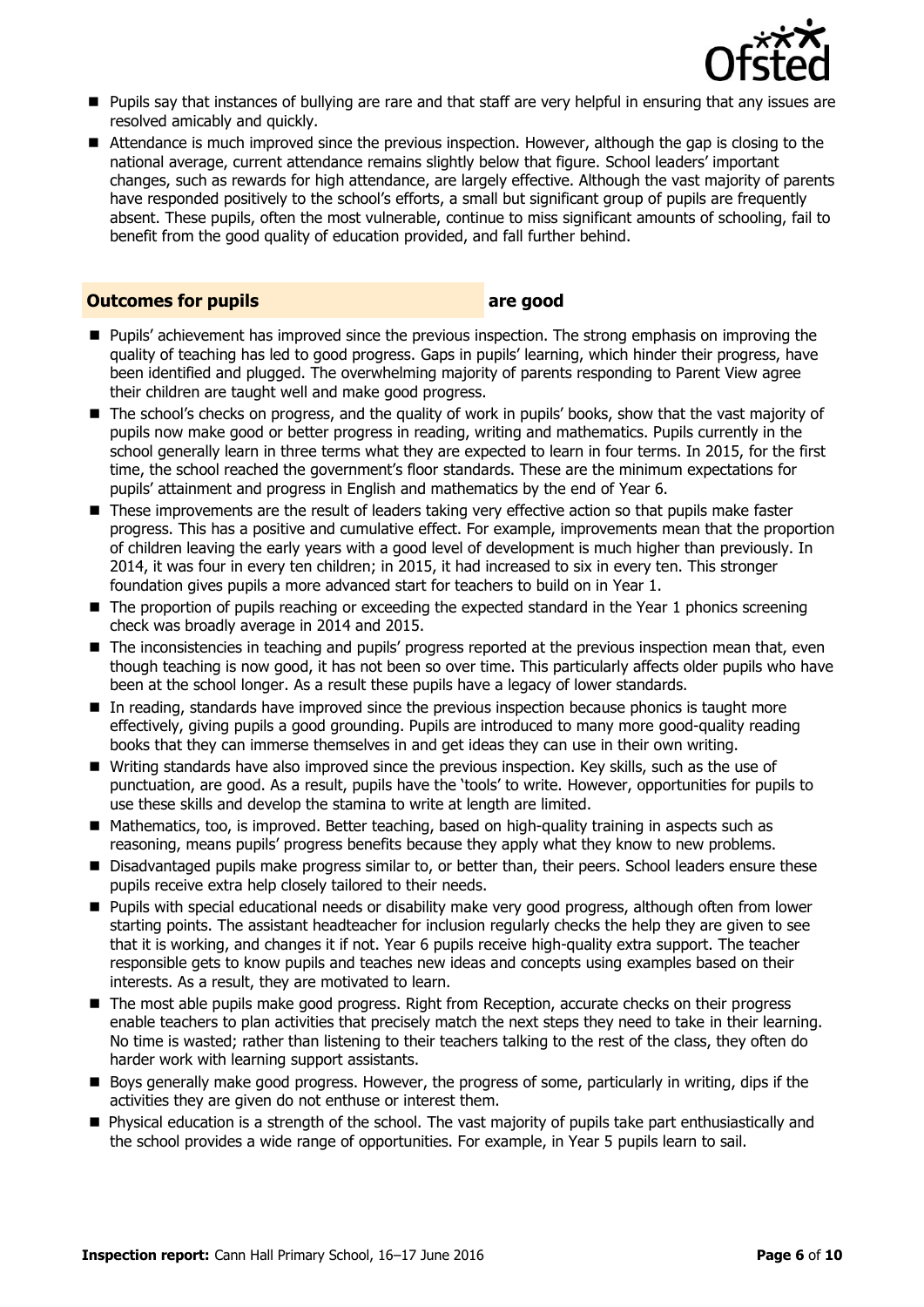

#### **Early years provision is good**

- Most children enter the early years with skills and knowledge below those typical for their age. A small but significant proportion of pupils have particularly low skills in speech, language and communication.
- Children make good progress during the year. As a result, the proportion reaching a good level of development by the time they enter Year 1 has risen sharply since the previous inspection and, in 2015, was broadly in line with the national average. The school"s checks and inspection evidence suggest that the proportion will be similar this year. This increase is due largely to the effective actions of leaders.
- The effective use of checks on children's progress ensures all children do well. Children with speech, language and communication needs benefit from specialist expertise. The most able have "challenge boxes" of harder tasks that they use to practise and deepen their understanding.
- The curriculum includes a good range of activities across all areas of learning. For example, staff plan many and varied opportunities for children to use and apply their knowledge of number through interesting activities, both inside and outside.
- Many school approaches begin in Reception and build through the school. For example, short daily "maths meetings", when children practise key numeracy skills, are beneficial. Children, including boys, say they enjoy these activities to practise what they know and use their knowledge to figure out problems.
- Children"s attitudes to learning are generally positive. They concentrate and persevere to complete interesting tasks.
- Children behave well. They respond positively to staff and each other. They are confident, cooperative learners. No time is wasted because they move quickly from one activity to another.
- Teaching is good overall because excellent leadership has eradicated the shortcomings highlighted by the previous inspection, and put in place approaches that meet the needs of children. For example, staff use every opportunity to promote key skills, such as phonics and number. Questioning, too, is used effectively to encourage children to think more deeply. However, adults do not check sufficiently that boys engage in their learning, particularly in reading and writing. Nor do they use boys' interests, such as in the construction area, to promote these basic skills.
- Learning support assistants make effective contributions to children's learning. As elsewhere in the school, accurate assessment of children"s needs is used to plan activities closely matched to the precise areas they need to learn.
- Outstanding leadership has created a daily structure that fully supports children"s learning and the systems and procedures to enable staff to be effective. For example, extra lessons after school target specific skills children need to master to reach a good level of development.
- **Staff prepare children fully for the Reception classes. They work closely with children's parents and** settings they attend to get to know new children, their interests and needs. As a result, children settle quickly and get off to a good start. Transition to Year 1 is equally smooth.
- Relationships with parents are very strong. Parents enjoy the weekly opportunities to find out how they can help at home, look at their children"s work, and make their own contributions. Annotations by staff enable them to clearly see the good progress their children make.
- **Provision has improved significantly since the previous inspection. In particular, planning much more** clearly identifies what precisely children are to learn. As a result, learning is purposeful. The balance between child-initiated and adult-led learning is better, too. Staff ensure children"s safety with constant vigilance and regular reminders to children themselves.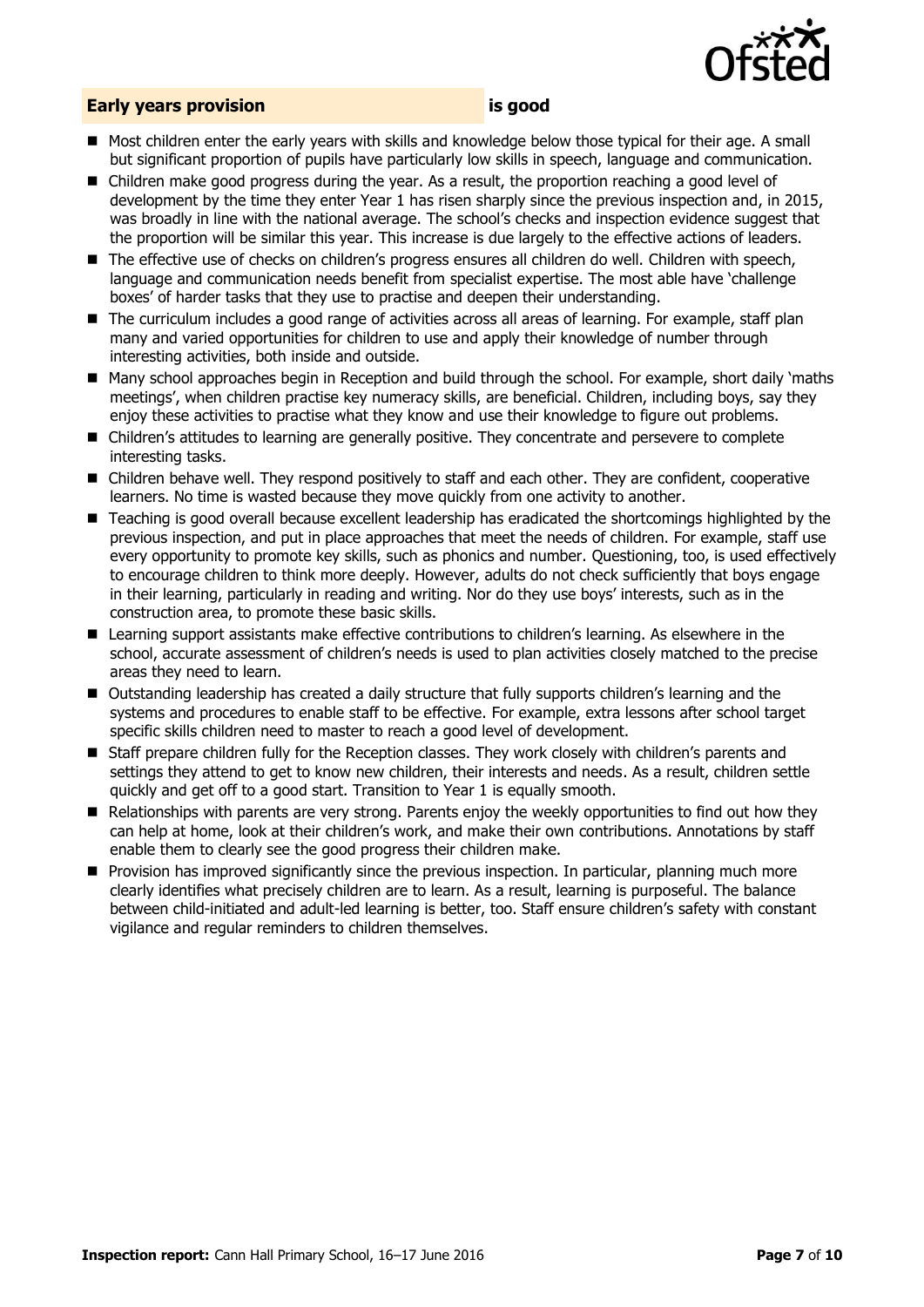

## **School details**

| Unique reference number  | 138911   |
|--------------------------|----------|
| <b>Local authority</b>   | Essex    |
| <b>Inspection number</b> | 10011872 |

This inspection was carried out under section 5 of the Education Act 2005.

| <b>Type of school</b>                      | Primary                            |
|--------------------------------------------|------------------------------------|
| <b>School category</b>                     | Academy sponsor-led                |
| <b>Age range of pupils</b>                 | $4 - 11$                           |
| <b>Gender of pupils</b>                    | Mixed                              |
| <b>Number of pupils on the school roll</b> | 451                                |
| <b>Appropriate authority</b>               | The governing body                 |
| <b>Chair</b>                               | Robin Whitworth                    |
| <b>Executive headteacher</b>               | <b>Stuart Ellis</b>                |
| <b>Telephone number</b>                    | 01255 420 603                      |
| <b>Website</b>                             | www.cannhall-essex.frogprimary.com |
| <b>Email address</b>                       | head@cannhall.essex.sch.uk         |
| Date of previous inspection                | 25-26 June 2014                    |

### **Information about this school**

- This is a larger than average-sized primary school.
- The school has three Reception classes and two classes in every year group from Year 1 to Year 6.
- The vast majority of pupils are from White British backgrounds.
- The proportion of pupils supported by the pupil premium funding is broadly average. This is additional funding to support pupils known to be eligible for free school meals and those children who are looked after by the local authority.
- The proportion of pupils who have special educational needs or disability is above average.
- In 2015, the school met the government's floor standards, which are the minimum expectations for pupils" attainment and progress in English and mathematics by the end of Year 6.
- $\blacksquare$  The school meets requirements on the publication of specified information on its website.
- The school is part of the CHANGE Partnership Multi-Academy Trust
- The executive headteacher has overall responsibility for both schools. Governors of both schools serve as trustees of the partnership.
- The head of school has day-to-day management responsibility for Cann Hall Primary School.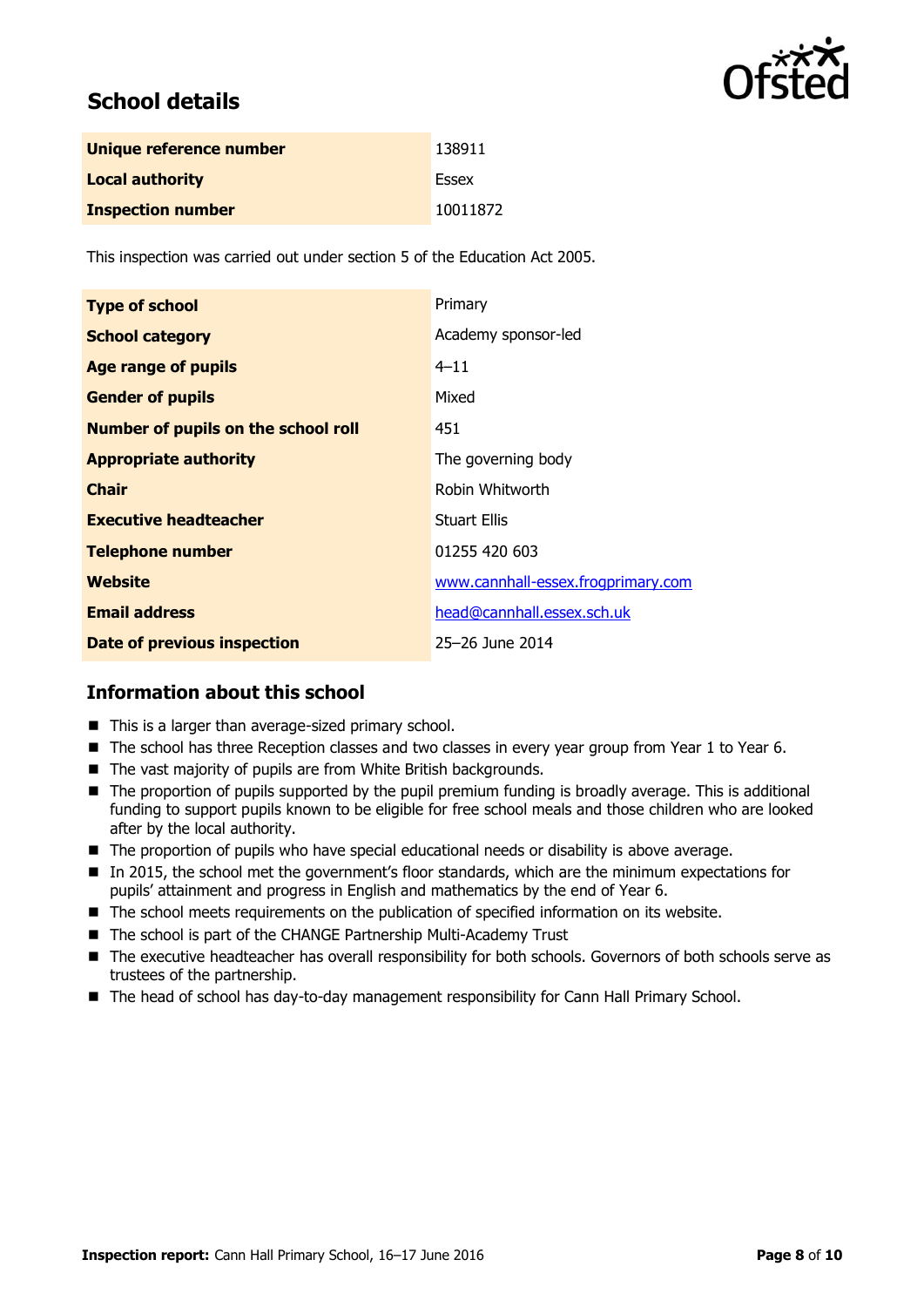

### **Information about this inspection**

- The inspectors visited all classrooms. Some observations were conducted jointly with the executive headteacher or head of school. In addition, the inspectors observed small groups of pupils being taught.
- The inspectors looked at work in pupils' books and listened to pupils read.
- The inspectors observed pupils in other activities and as they moved around the school.
- Meetings were held with the executive headteacher, head of school, other leaders, teachers, and governors.
- The inspectors met with pupils to discuss their experiences at school.
- The views of 49 parents who responded to the online questionnaire, Parent View, were taken into account. The inspectors also held informal discussions with parents.
- The inspectors looked at a range of school documents and information. These included the school development plan, checks on the quality of teaching, curriculum plans, minutes of meetings of the governing body, and pupils" behaviour and attendance records. They also looked at arrangements for and records of safeguarding procedures.

### **Inspection team**

| Robert Greatrex, lead inspector | Ofsted Inspector |
|---------------------------------|------------------|
| Elizabeth Chaplin               | Ofsted Inspector |
| <b>Stewart Caplen</b>           | Ofsted Inspector |